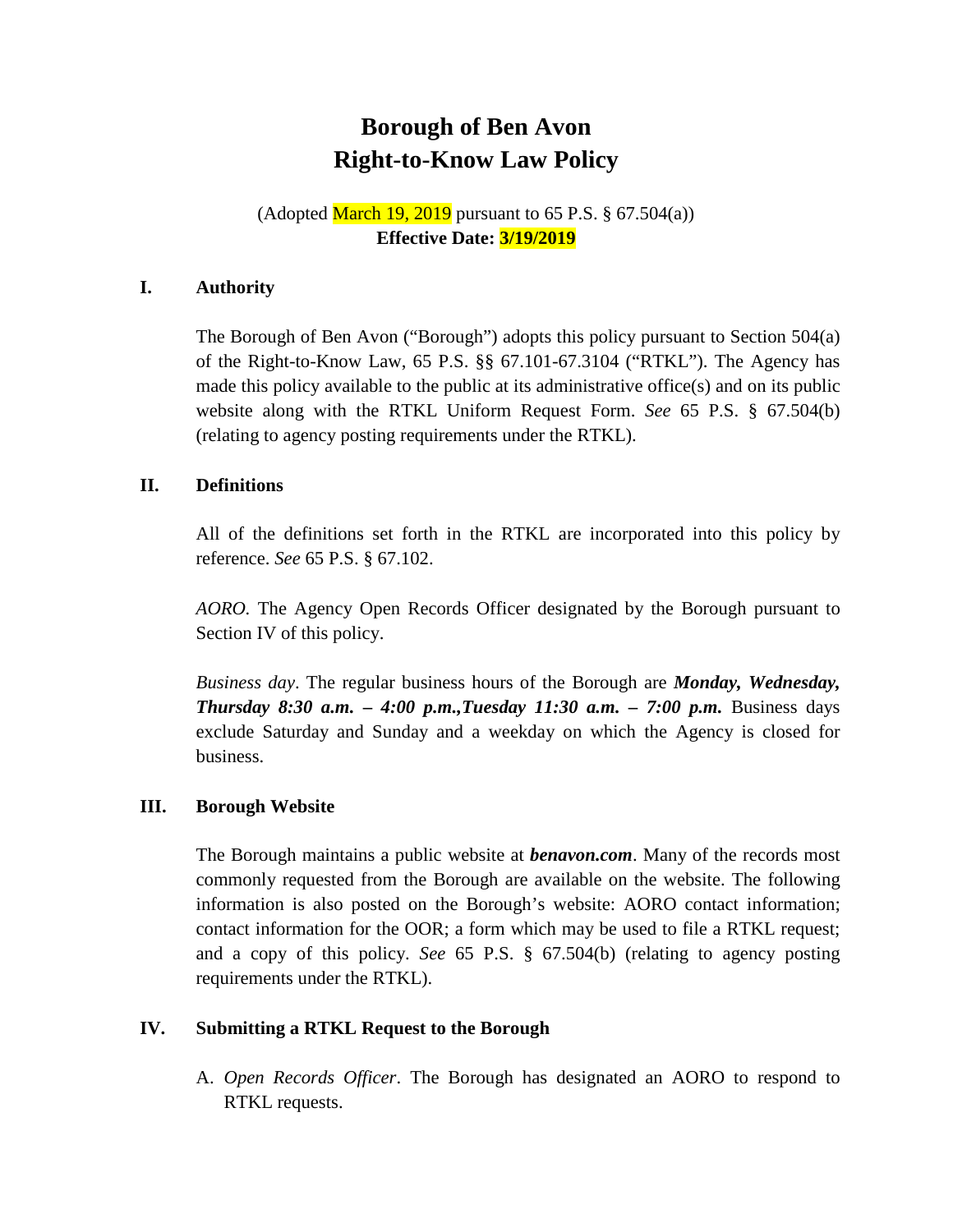The contact information for the AORO is:

Borough Secretary, AORO

- By Mail: 7101 Church Avenue Pittsburgh, PA 15202
- In Person: 7101 Church Avenue Pittsburgh, PA 15202

Phone: 412-766-7704

Fax: 412-766-7311

Email: benavon@benavon.com

The contact information for the AORO is posted on the Borough website.

- B. *Request*. Requests must be submitted in writing using the RTKL Uniform Request Form available on the Borough website and must be addressed to the AORO. If a requester chooses not to use the RTKL Uniform Request Form, the request will be considered an informal request, not subject to the RTKL. This means that the requester cannot pursue the relief and remedies provided for in the RTKL. To allow the Borough to locate requested records and determine whether those records are public, requests for records should be specific and concise and clearly identify, as precisely as possible, the records sought. See 65 P.S. § 67.703. Requesters should clearly indicate the preferred method of access – paper copies, electronic copies or by inspection. A requester should retain a copy of the request, as a copy of the request is necessary should a requester appeal the Borough response.
- C. *Receipt of the request*. For the purpose of calculating the response deadline, the Borough is deemed to have received the request on the business day that the AORO receives the request. *See* 65 P.S. § 67.901. Any request that is received by the Borough after the close of regular business hours shall be deemed to be received on the next business day. If the request is received by a Borough employee other than the AORO, the request will be forwarded to AORO as soon as practical.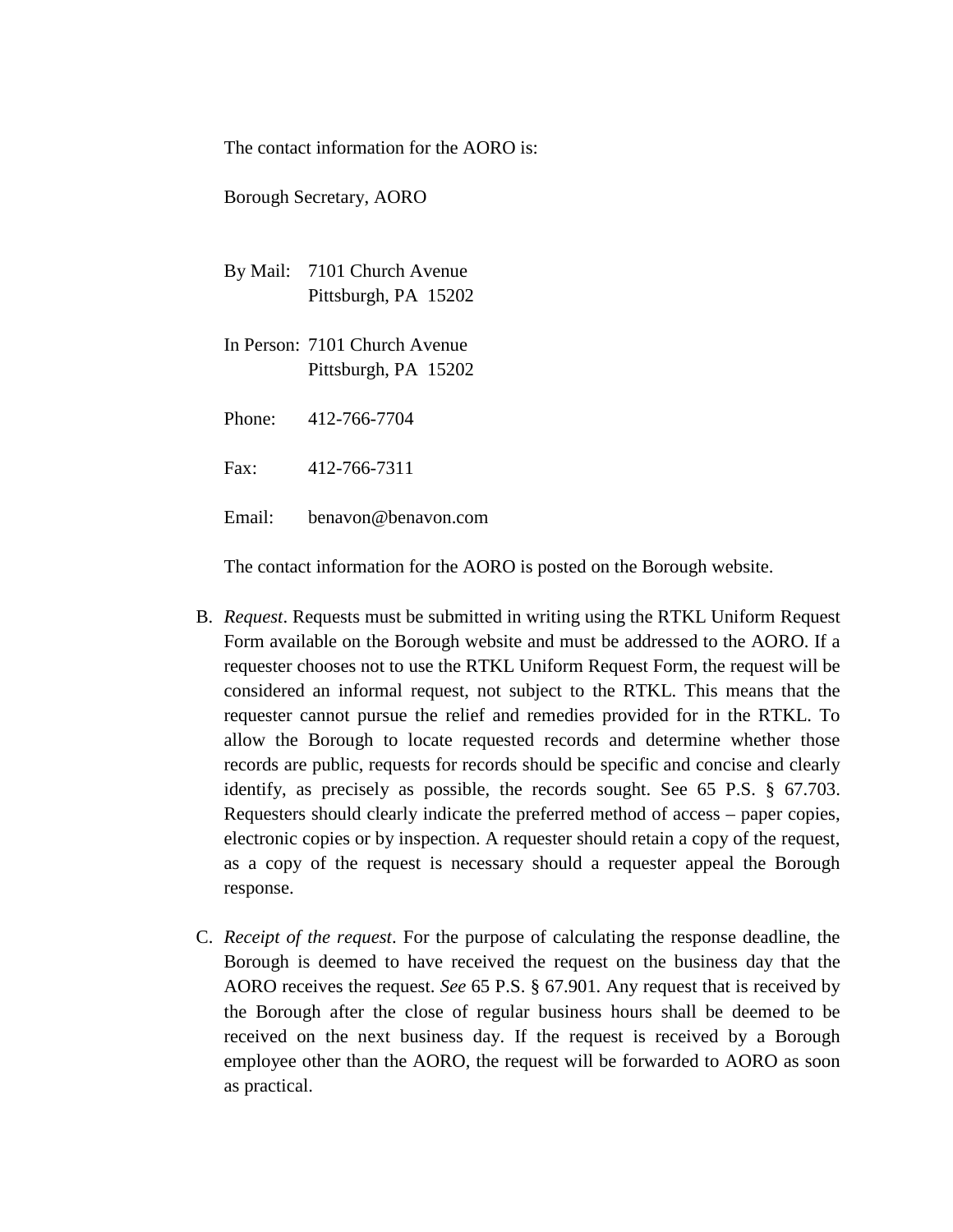- D. *Verbal requests*. The Borough will respond to verbal requests for records at its discretion. Requesters submitting verbal requests for records should be aware that they may not pursue the remedies available to a requester under the RTKL.
- E. *Anonymous requests*. The Borough will not respond to anonymous requests for records.
- F. *Response period generally*. The Borough has 5 business days to respond to a request for records under the RTKL. If a Borough does not respond, the request is considered "deemed denied," and a requester's appeal rights commence.

## **V. Borough Response**

- A. *Extension of time for response*. The Borough is permitted to take an additional 30 calendar days to respond to any request for the reasons set forth in Section 902 of the RTKL. *See* 65 P.S. § 67.902. If the Borough invokes an extension, the Borough will inform the requester in writing, in accordance with the requirements set forth in Section 902(b)(2) of the RTKL.
- B. *Requester's agreement to extend the response period*. The requester may agree, in writing, to extend the Borough's response period. *See* 65 P.S. § 67.902(b)(2). The requester must agree to the extension during the initial 5 business-day response period or the extended 30 calendar day response period, if the Borough has invoked one.
- C. *Trade secrets*. If a request involves records provided to the Borough by a third party and the third party previously provided the Borough with a written statement that the record contains a trade secret or confidential proprietary information, the Borough shall provide notice to the third party. *See* 65 P.S. § 67.707(b).
- D. *Final response*. The Borough may grant a request, partially grant and partially deny a request, or deny a request in its entirety. The final response of the Borough will be in writing. Should the Borough fail to issue a response within the applicable response period, the request is deemed denied. *See* 65 P.S. § 67.901.
	- 1. *Granting access to records*. The Borough may grant a request for records by issuing a response: (1) granting access to inspect Borough records during the Borough's regular business hours; (2) sending copies of the records to the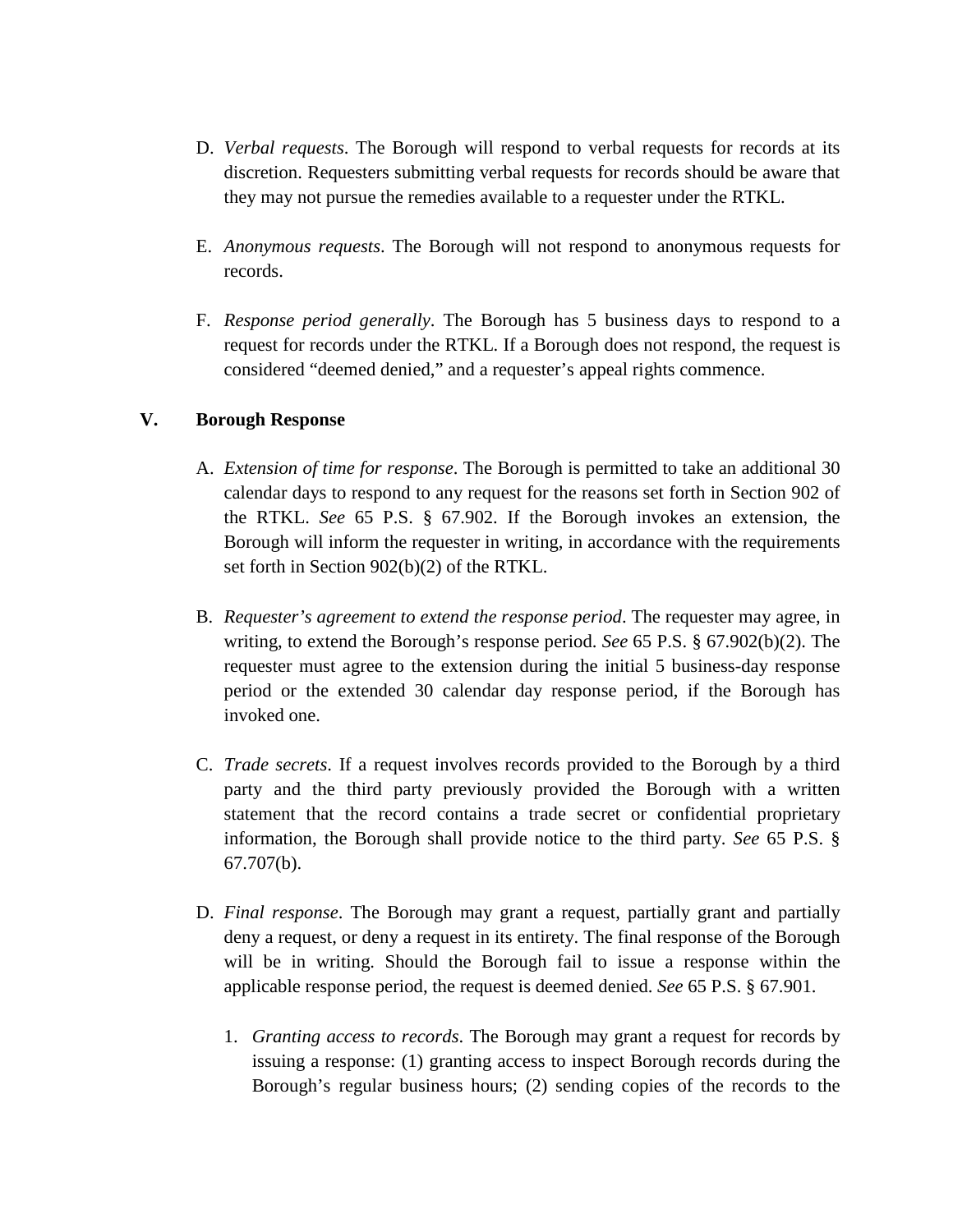requester; or (3) by notifying the requester that the records are available on the Borough website or other publicly accessible electronic means. *See* 65 P.S. §§ 67.701(a), 704.

- 2. *Denying or partially denying access to records*. Should the Borough deny or partially deny a request for records through redaction or otherwise, the Borough will inform the requester of the denial or partial denial in writing. The response will describe the requested records, inform the requester that the Borough does not possess the responsive records or, if the records are exempt from public access, provide a citation to the relevant legal basis for withholding the requested records. *See* 65 P.S. § 67.903. Additionally, the response will provide the name, signature, title, business address and telephone number of the Open Records Officer who denied the request, as well as the date of the response and the procedure to appeal the denial. *See* 65 P.S. § 67.903.
- E. *Fees*. The Borough will charge fees consistent with the RTKL Fee Structure, available at [http://www.openrecords.pa.gov/RTKL/FeeStructure.cfm.](http://www.openrecords.pa.gov/RTKL/FeeStructure.cfm)

## **VI. RTKL Appeals**

*A. Generally*. To challenge the denial, partial denial, or deemed denial of a request for Borough records, an appeal may be filed using the OOR appeal form, available at [http://www.openrecords.pa.gov/Appeals/AppealForm.cfm,](http://www.openrecords.pa.gov/Appeals/AppealForm.cfm) or by contacting:

Executive Director Office of Open Records Commonwealth of Pennsylvania 333 Market St., 16th Floor Harrisburg, PA 17101-2234 [openrecords@pa.gov](mailto:openrecords@pa.gov)

*B. Requirements of an appeal*. All appeals must be filed within 15 business days of the mailing date of the Borough's denial, partial denial, or deemed denial of the request. All appeals must be in writing; must state the grounds upon which the requester asserts that the requested records are public records; must address any grounds stated by the Borough for denying the request; and must include a copy of the request and the Borough's response, if any. *See* 65 P.S. § 67.1101(a)(1).